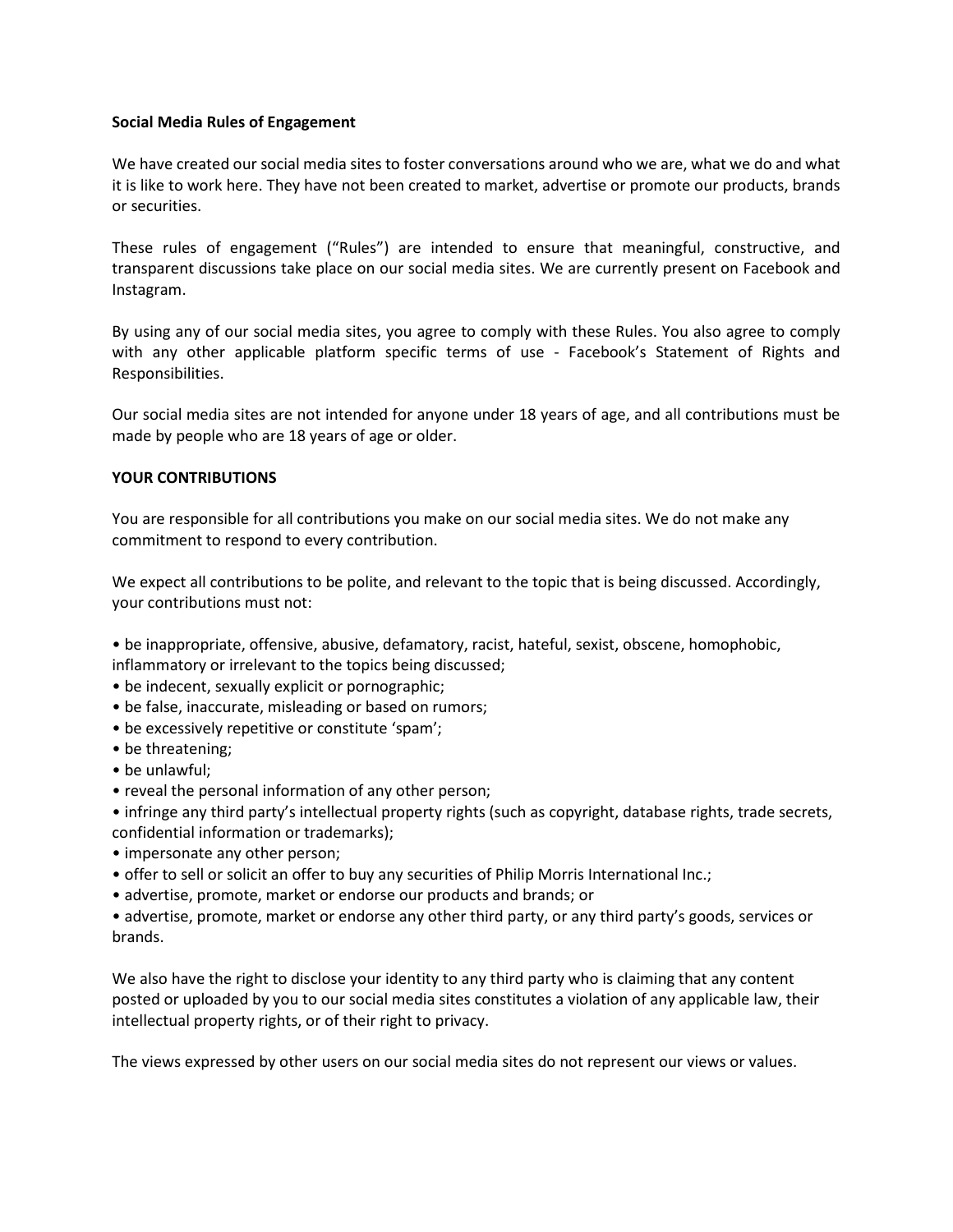### **MODERATION**

We monitor our social media sites to ensure contributions are relevant and comply with these Rules. We are available on our social media sites between 9am and 6pm GMT.

We may (in our sole discretion) prevent any contribution from being posted on our social media sites, or remove any contribution from our social media sites, if we do not think that a contribution complies with these Rules or any other applicable platform specific terms of use. We shall be under no obligation to notify you of any such decision.

One or more violations of these Rules or any other applicable platform specific terms of use may result in you being banned or blocked from our social media sites. Banning or blocking accounts from our social media sites is in our sole discretion.

# **CUSTOMER SERVICES QUERIES**

We do not use our Instagram account to respond to customer service queries. Instead, please visit <https://www.pmi.com/markets/serbia/rs/about-us/overview> for further information on how to submit customer service-related queries.

#### **OUR SOCIAL MEDIA SITES**

We do not guarantee that the content we make available on our social media sites is fully accurate, complete, or current. The content is provided for general information only and should not be relied upon or used as the basis for making significant decisions without consulting primary or more accurate, more complete, or more up-to-date sources of information. Any reliance upon the content on our social media sites shall be at your own risk. Our social media sites may contain historical information. Historical information is not necessarily current and is provided for your reference only.

Any "follows," "likes," "retweets," or similar indications by us are not, and should not be construed as being, an endorsement of any kind.

While we have official social media sites on external social media platforms this does not mean that we endorse those platforms or that we are responsible for their products or services.

If you access external social media platforms, you do so at your own risk, and we are not responsible for any losses or other damage you suffer as a result of such use.

You may share content that we post on our social media sites, provided that you do not modify it.

# **OUR STRUCTURE**

Philip Morris Serbia's social media sites are operated by the External Affairs team at Philip Morris Services d.o.o. Beograd. Philip Morris International, Inc. is the parent company of Philip Morris Services d.o.o. Beograd. The terms "Philip Morris International", "PMI", "PMI subsidiaries", "we", "us" and "our" refer, as appropriate in the context, to Philip Morris International, Inc., or one or more of its subsidiaries.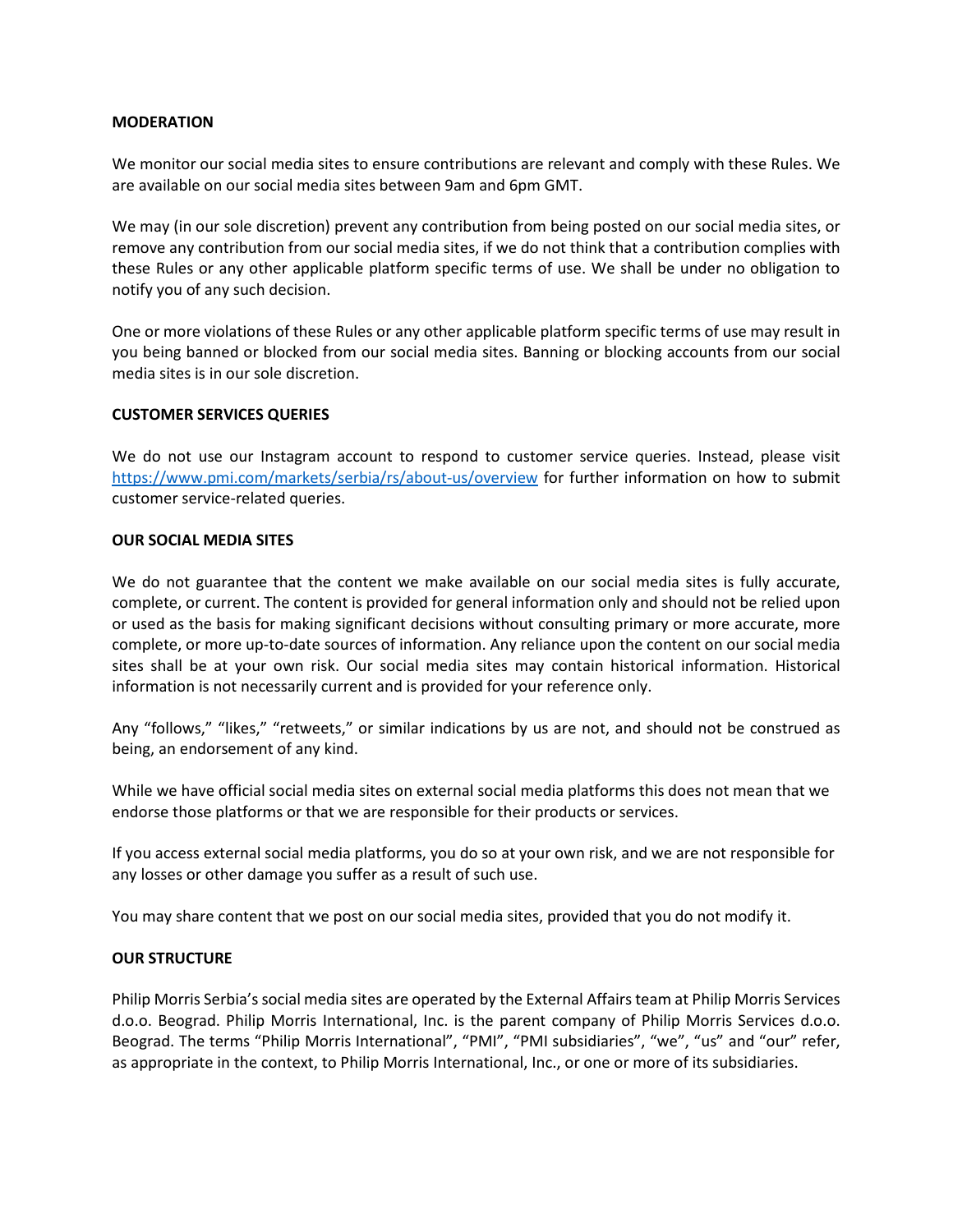### **COMPLAINTS**

If you wish to complain about any contribution posted to our social media sites, please contact our [office.PMSE@pmi.com.](mailto:office.PMSE@pmi.com) When you submit a complaint, please outline the reason for your complaint, and specify where the contribution you are complaining about is located. We may request further information from you about your complaint before we process it. We will then review the contribution and decide whether it complies with these Rules.

### **INTELLECTUAL PROPERTY RIGHTS**

We respect the intellectual property rights of others and we expect you to do the same. You warrant that all the content you post on our social media sites is your own original work, or if it is covered by intellectual property rights owned by a third party, you warrant that the owner of the content has granted you permission to use the content consistent with the manner and purpose of your use.

Using our social media sites to distribute unauthorized copies of copyrighted material is strictly prohibited.

Repeat violations of a third party's intellectual property rights may result in the banning or blocking of your account from our social media sites. We have sole discretion to take any such action. Any action or inaction of us shall not be construed as any endorsement of any intellectual property rights infringement claim.

Please note that by contributing to our social media sites, you are granting PMI a non-exclusive, worldwide, transferable, sub-licensable, royalty-free right to freely use, display, copy, edit, alter, republish, redistribute, or otherwise use your contribution in any way we decide (whether for commercial or non-commercial purposes) in any media or through any distribution method. You are responsible for ensuring that you can grant us this right.

If you think that any work on our social media sites has been copied in a manner that constitutes an intellectual property rights infringement, please contact us a[t office.PMSE@pmi.com.](mailto:office.PMSE@pmi.com)

#### **LINKS**

On our social media sites we may include links to other sites. Some of them might be operated by us, and some of them might be operated by third parties. These links are provided as a convenience to you and as an additional avenue of access to the information contained in those other sites. We have not necessarily reviewed all the information on other sites and are not responsible for the content of any other sites or for any products or services that may be offered through other sites. We will not be liable for any loss or damage that may arise from your use of them.

Third-party sites may contain information with which we do not agree. Inclusion of links to other sites should not be viewed as an endorsement of the content of linked sites.

Different terms and conditions may apply to your use of any linked sites. You understand that all information (such as data files, written text, computer software, music, audio files or other sounds, photographs, videos or other images) to which you may have access through links to other sites are the sole responsibility of the person from whom such content originated.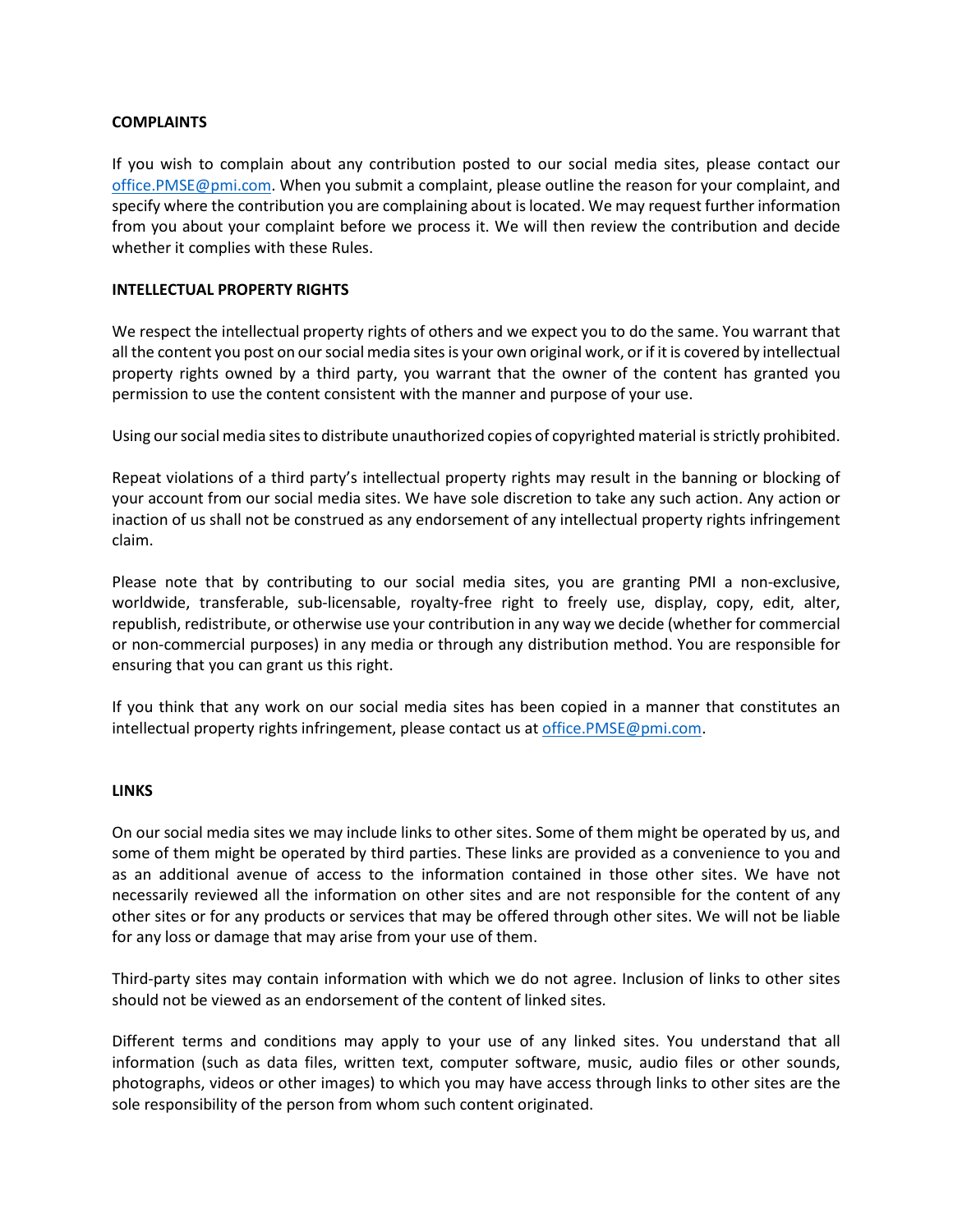### **SECURITIES OF PHILIP MORRIS INTERNATIONAL INC.**

We are not providing investment advice through our social media sites, and the information and materials available through such sites should not be regarded as an offer to sell, or a solicitation of an offer to buy, any securities of Philip Morris International Inc. If you decide to use any information or material available through such sites in assessing whether to buy or sell securities of Philip Morris International Inc., please be aware that the information and material generally reflect past performance and historical information only, and that such performance and information is not necessarily an indication of future performance.

### **DATA PROTECTION**

Please ensure your contributions do not contain any personal data. If you do provide us with any personal data, we will process it in accordance with the privacy notice which is available on [www.pmi.com.](http://www.pmi.com/)

# **LIABILITY AND DISCLAIMERS**

YOUR USE OF OUR SOCIAL MEDIA SITES IS AT YOUR SOLE RISK. OUR SOCIAL MEDIA SITES ARE PROVIDED ON AN "AS IS" AND "AS AVAILABLE" BASIS. WHERE POSSIBLE, WE MAY RESTRICT YOUR ACCESS TO OUR SOCIAL MEDIA SITES OR ANY FEATURE OR PART OF THEM AT ANY TIME. WE DISCLAIM ALL WARRANTIES OF ANY KIND, WHETHER EXPRESS OR IMPLIED, INCLUDING THE IMPLIED WARRANTIES OF MERCHANTABILITY, SATISFACTORY QUALITY AND FITNESS FOR A PARTICULAR PURPOSE AND ANY WARRANTIES THAT MATERIAL ON OUR SOCIAL MEDIA SITES IS NONINFRINGING; THAT ACCESS TO THE SITE WILL BE UNINTERRUPTED OR ERROR-FREE; THAT OUR SOCIAL MEDIA SITES WILL BE SECURE; OR THAT INFORMATION ON OUR SOCIAL MEDIA SITES WILL BE COMPLETE, ACCURATE OR TIMELY.

IF ANYONE BRINGS A CLAIM AGAINST US RELATED TO YOUR ACTIONS OR CONTRIBUTIONS, YOU WILL INDEMNIFY AND HOLD US HARMLESS FROM AND AGAINST ALL DAMAGES, LOSSES, AND EXPENSES OF ANY KIND (INCLUDING REASONABLE LEGAL FEES AND COSTS) RELATED TO SUCH CLAIM.

TO THE FULLEST EXTENT PERMITTED UNDER APPLICABLE LAW, YOU UNDERSTAND AND AGREE THAT WE SHALL NOT BE LIABLE FOR ANY DIRECT, INDIRECT, INCIDENTAL, SPECIAL, CONSEQUENTIAL, PUNITIVE, OR ANY OTHER DAMAGES RELATING TO OR RESULTING FROM YOUR USE OF OR INABILITY TO USE OUR SOCIAL MEDIA SITES. THESE INCLUDE DAMAGES FOR ERRORS, OMISSIONS, INTERRUPTIONS, DEFECTS, DELAYS, COMPUTER VIRUSES, YOUR LOSS OF PROFITS, LOSS OF DATA, UNAUTHORIZED ACCESS TO AND ALTERATION OF YOUR TRANSMISSIONS AND DATA, AND OTHER TANGIBLE AND INTANGIBLE LOSSES. THIS LIMITATION APPLIES REGARDLESS OF WHETHER THE DAMAGES ARE CLAIMED UNDER THE TERMS OF A CONTRACT, AS THE RESULT OF NEGLIGENCE, OR OTHERWISE, AND EVEN IF WE OR OUR REPRESENTATIVES HAVE BEEN NEGLIGENT OR HAVE BEEN ADVISED OF THE POSSIBILITY OF SUCH DAMAGES.

# **LAW AND JURISDICTION**

The laws of Switzerland govern these Rules and your use of our social media sites, and you irrevocably consent to the exclusive jurisdiction of the competent courts located in Lausanne, Switzerland for any action to enforce these Rules. We recognize that it is possible for you to obtain access to our social media sites from any jurisdiction in the world, and we have little practical ability to prevent such access. Our social media sites have been designed to comply with the laws of Switzerland. The businesses